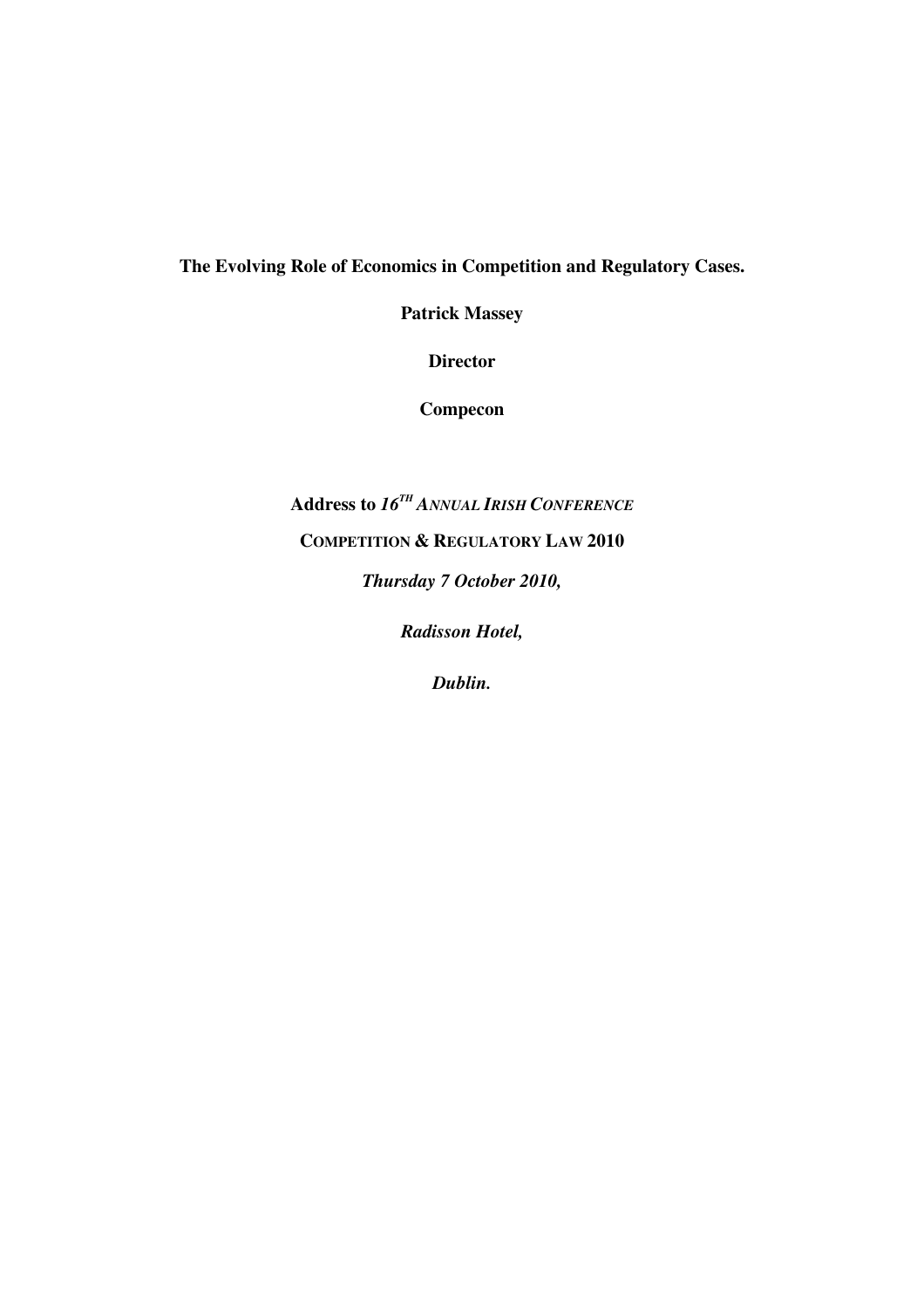# **1: Introduction.**

Economics today plays a key role in competition and regulatory cases. The increased role and importance of economic analysis is one of the major changes that has taken place in competition policy over the past twenty years or so and economic thinking has significantly re-shaped competition law and policy in many jurisdictions. For example, legislation in many jurisdictions, including Ireland, treats cartels far more seriously than other forms of anticompetitive behaviour which is something that most economists would support. Economic thinking has changed the way competition law treats vertical restraints. The 1977 US Supreme Court judgment in *Sylvania* case, where the Court ruled that non-price vertical restraints were not *per se* anti-competitive is widely regarded as marking the coming of age of economics in US antitrust law.<sup>1</sup> Although it took another twenty years the EU has also adopted a policy toward vertical restraints that is consistent with economic theory. The 1984 US Department of Justice Merger Guidelines are regarded as the first attempt at establishing an economics based approach for analysing mergers and the concept of unilateral effects which tends to be the main focus in merger cases today, first appeared in the 1992 version of those Guidelines. Technological change has contributed to the growing importance of economics as it has resulted both in increased availability of data and enhanced the capacity of economists to analyse such data. The 1980s also saw a critical re-appraisal of how major public utility industries were regulated. At its core was a recognition of the key role of information and, in particular, the information asymmetry between the regulator and the regulated firm in the regulatory process.

The growing role and influence of economics in competition and regulatory cases, along with the increased sophistication of economic analysis, should, theoretically at least, have improved the quality of decision making and reduced the potential for errors. This has not proved to be uniformly the case. For example, while there has been a major re-appraisal of the likelihood of predatory pricing in the economics literature, such developments have had little influence on US jurisprudence. Some commentators have observed that the growing sophistication of analytical tools in merger analysis has coincided with a sharp decline in

<sup>1</sup> *Continental TV, Inc. et. al* v. *GTE Sylvania, Inc*., 433 US 36 1977.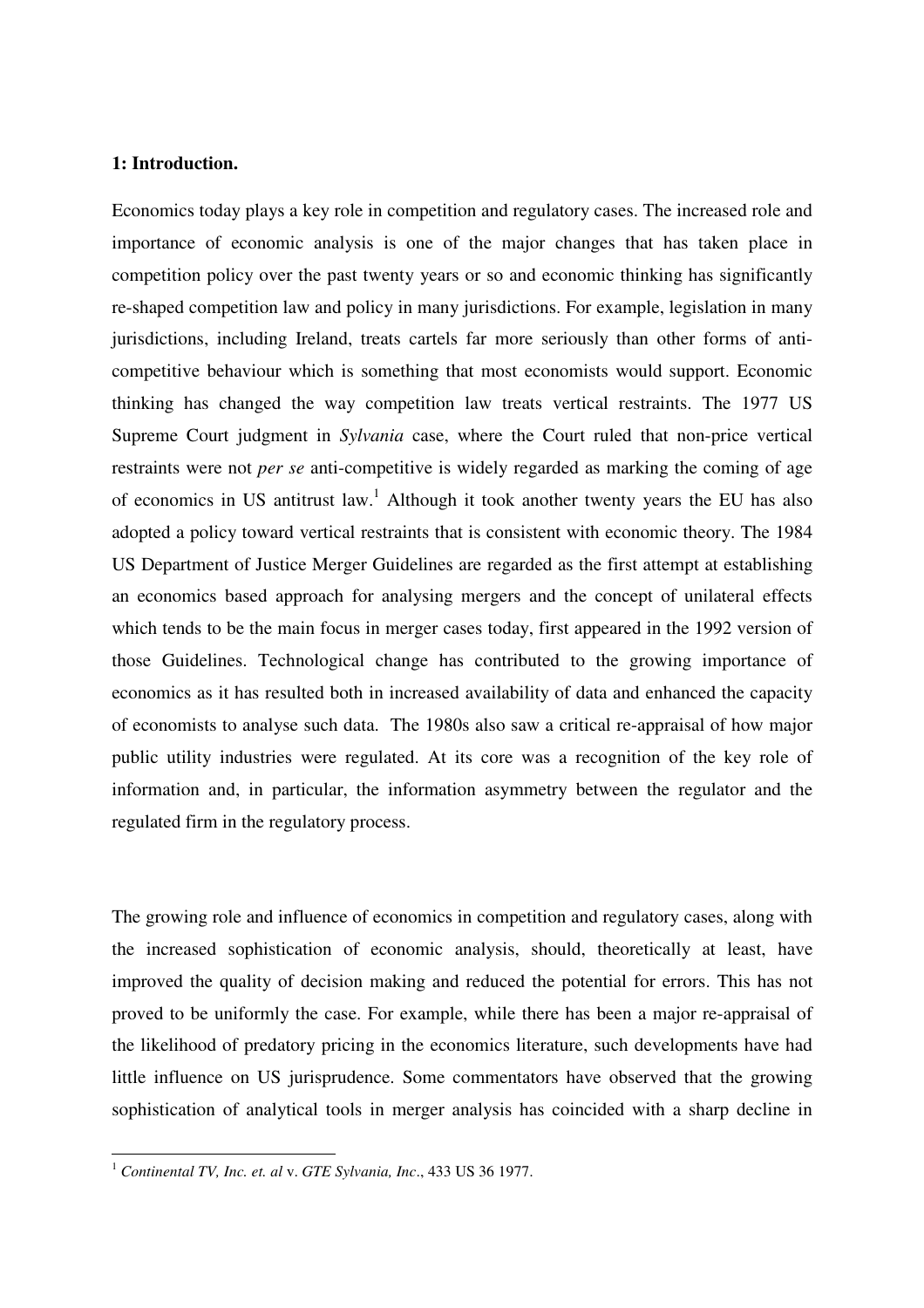merger enforcement in both the US and EU and a failure to block anti-competitive mergers. Here in Ireland there are serious questions about the quality of economic analysis in a number of key competition and regulatory cases.

## **2: Analysing Agreements.**

l

Economic analysis tends to play little role in actual cartel cases. This largely reflects the fact that there is virtual unanimity among economists that cartels are always harmful and almost never efficiency enhancing. Economic views on the harmful effects of cartels would, however, appear to have influenced policymakers with the result that legislation in many jurisdictions including Ireland provides for more severe penalties for cartels than for other forms of anti-competitive behaviour. Indeed legislation in Ireland and a growing number of other countries provides that individuals responsible for cartel agreements may be imprisoned for such behaviour and most economists would support the view that imprisonment is an appropriate sanction for such behaviour.

Following the passage of the Competition Act, 2002, concerns were raised about the decision not to create a specific cartel offence in the legislation and to leave open the possibility for cartels to claim that they satisfied the requirements of section  $4(5)$ .<sup>2</sup> It was argued that this could greatly complicate the process of criminal prosecutions and require extensive economic evidence. Initially those concerns were not realised. That may have to be re-assessed in light last year's *Mayo Waste* case.<sup>3</sup> Prior to that case virtually all criminal cartel prosecutions had resulted in guilty pleas by the accused. A notable feature of the *Mayo* case was that defence counsel cross examined Authority witnesses about whether it had undertaken any economic analysis and about the possibility that the arrangements might have satisfied the requirements of section 4(5). In light of this economic evidence might feature prominently in future cartel prosecutions and it will be interesting to see how that plays out.

<sup>2</sup> See, for example, P. Massey and D. Daly, *Competition and Regulation in Ireland The Law and Economics,*  Oak Tree Press, 2003.

 $3$  I should state here that I was retained as a possible rebuttal witness in this case by the Authority/DPP and there are obvious limits to what I can say regarding the case. I should also make it absolutely clear that nothing I say should in any sense be construed as questioning the outcome of the case.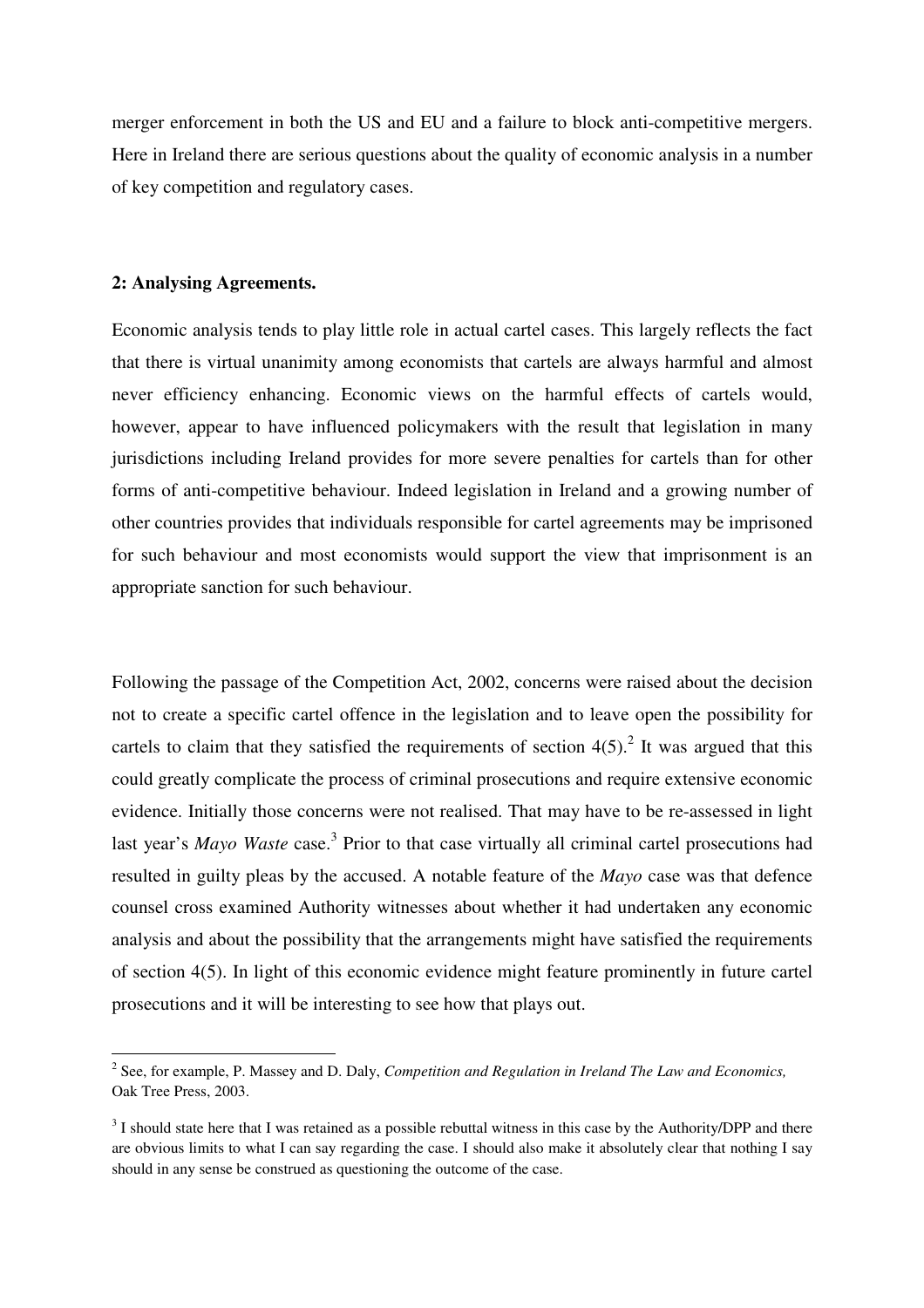Traditionally the EU Commission tended to treat all vertical restraints with suspicion. This largely reflected a legalistic approach and ignored the economic literature which indicated that most vertical restraints and certainly non-price restraints could not be regarded as automatically pro- or anti-competitive. Rather their effects depended on the circumstances of each specific case. Although this view had been accepted by the US Supreme Court in its 1977 judgment in *Sylvania*, the Commission clung to the view that all vertical restraints were in breach of Article 81(1) but satisfied the exemption requirements of Article 81(3) an approach. During the mid 1990s there was a considerable, sometimes heated, debate between the Commission and a number of national authorities who argued that the Commission's position was inconsistent with basic economic principles. Many external commentators were also highly critical of the Commission's approach. Eventually the pro economics arguments won out and the Commission revised its treatment of vertical restraints, albeit almost twenty years after this change had occurred in the US.

The economic literature indicates that vertical restraints are likely to give rise to competition concerns where:

- 1. Firms enjoy some degree of market power;
- 2. Inter-brand competition is weak; and
- 3. There is little evidence that the arrangements are efficiency enhancing.

In the Irish cylinder LPG market the two main suppliers account for more than 90% of the market. The Competition Authority has stated that inter-brand competition in this market was weak and also found little evidence that exclusive dealing agreements were efficiency enhancing. It also reported strong similarity in price changes by the two largest suppliers. In other words the circumstances prevailing in this market are those in which, according to the economics literature, exclusive dealing agreements are likely to be anti-competitive. Despite this the Authority issued a Declaration permitting such agreements provided they were limited to two years in duration. The Authority had failed to advance any clear economic justification for this decision which is so fundamentally at odds with the economic literature. At the time of the Declaration it argued that when such agreements had previously been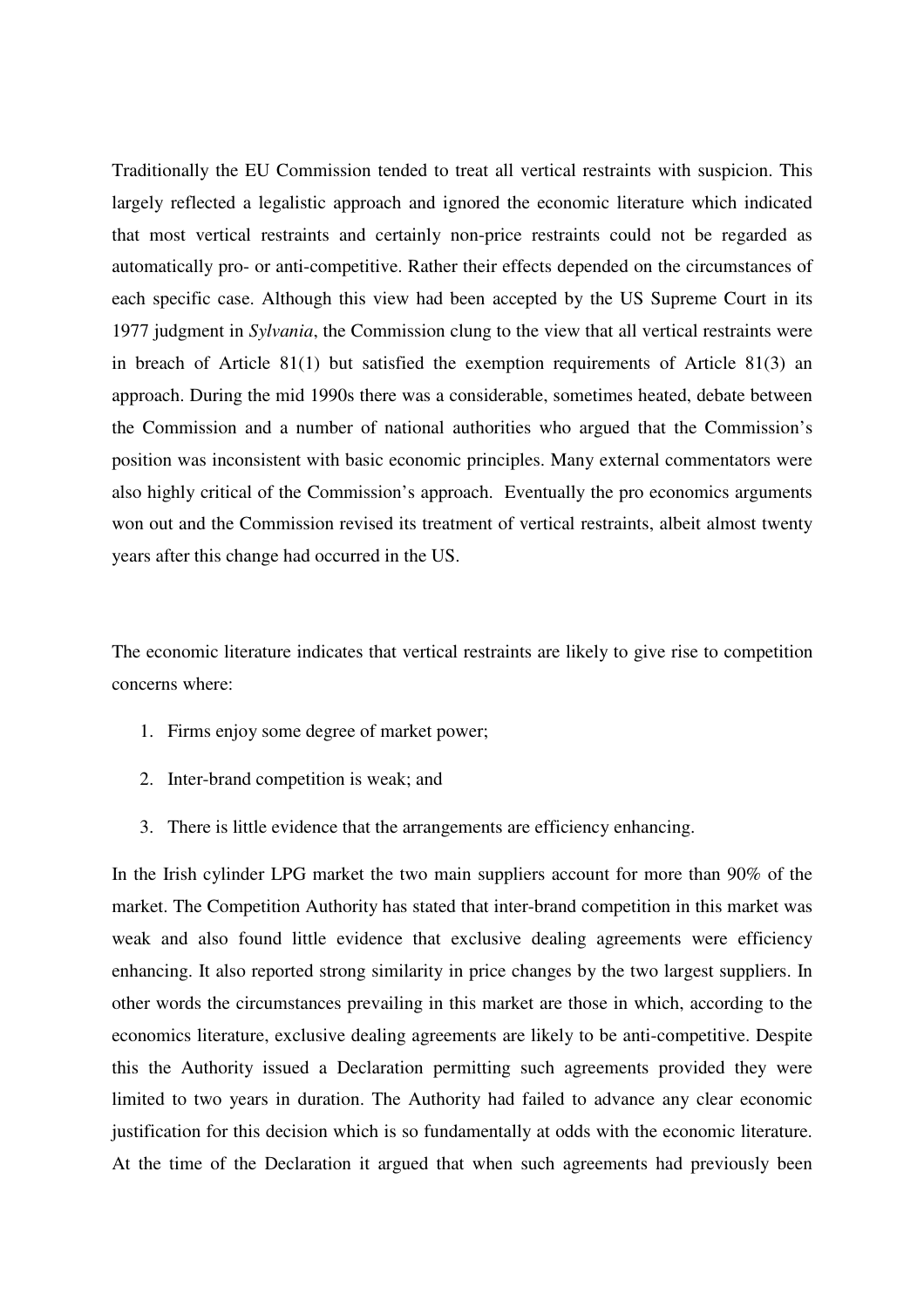limited to two years, smaller suppliers had increased their aggregate market shares to around 7% but this had fallen back to around 2% with the re-introduction of five year exclusive agreements by the big two suppliers.

At the time of the Declaration the Authority left open the possibility that it would review the market after five years but announced recently that it considered there was no need for a review. It gave no indication at that time whether small firms have gained market share in recent years or if there was any evidence of any increase in inter-brand competition.

## **3: Abuse of Dominance.**

l

Having revised its approach to vertical restraints in the late 1990s, the Commission turned its attention to developing a "more economics based approach" to abuse of dominance. In contrast to the traditional approach of the Commission which was criticised for concentrating on protecting competitors rather than protecting competition, this new approach has centred on the concept of consumer harm. Many economists argued that, particularly, in cases of alleged abuse of dominance, it should be a requirement to demonstrate that the behaviour in question harmed consumers.

"In the limit, the idea that there could be harms to the competitive process, justifying competition policy intervention, that are not even capable of harming consumers is unattractive. Competition to serve the needs of the general public of consumers – not some abstract notion of competition for its own sake  $-$  is the point of competition policy."<sup>4</sup>

From an economics perspective, therefore, the ruling by the Supreme Court in the Irish League of Credit Unions case, that consumer welfare is the sole objective of competition law is highly significant.

"The entire aim and object of competition law is consumer welfare. Competitive markets must serve the consumer. That is their sole purpose. Competition law, as is

<sup>4</sup> J. S. Vickers, Abuse of Market Power, *Economic Journal*, 115, 2005. See also P. Gorecki, Form Versus Effects-Based Approaches to the Abuse of a Dominant Position The Case of Ticketmaster Ireland, *Journal of Competition Law & Economics*, 2(3), 2006.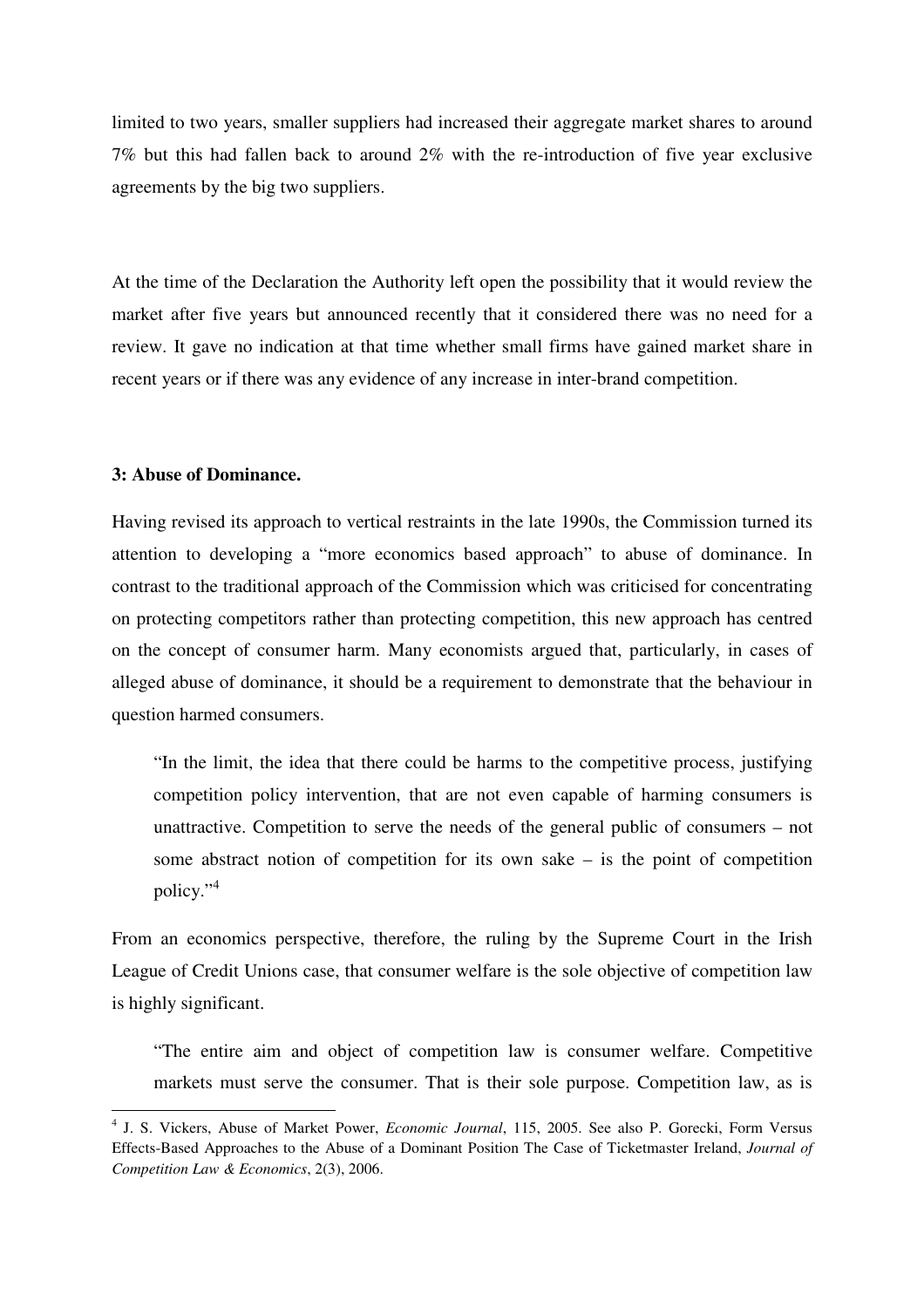often said, is about protecting competition, not competitors, even if it is competitors who most frequently invoke it."

The ILCU case is the only abuse of dominance case which the Competition Authority has brought to court in 14 years. The Supreme Court was highly critical of the Authority's economic analysis in that case.

"It is not altogether surprising that the Authority has failed to provide a convincing analysis of ILCU's activities as being anti-competitive. The history shows that it has changed its position in relation to ILCU on several occasions. It was permitted finally to change its stance from that advanced in the statement of claim only because Mr. Collins decided not to object, believing this radical change of position, demonstrated the lack of credibility in the Authority's case. It certainly seems to me to undermine confidence in the Authority's consistency."

This highlights the need to formulate a coherent economic theory of competitive harm in abuse of dominance cases.

It is often suggested that the US Courts have been more willing to take on board new economic thinking than their EU Counterparts. Predatory pricing is a notable exception. Up to the 1980s a number of leading US economists largely associated with the University of Chicago had argued that predation was simply not a rational strategy for a dominant firm and therefore allegations of predatory behaviour should be dismissed. However, such arguments were based on the twin assumptions of perfect certainty and perfect information on the part of all market participants and relaxing such assumptions led to very different conclusions. An extensive economic literature has developed over the past 25 years or so which demonstrates that predation may constitute a rational and effective strategy for a dominant firm.<sup>5</sup> This literature has had virtually no impact on US courts which have continued to rely on outdated economic theories.

<sup>5</sup> P. Bolton, J.F. Brodley and M. Riordan, *Predatory Pricing: Strategic Theory and Legal Policy*, 1999.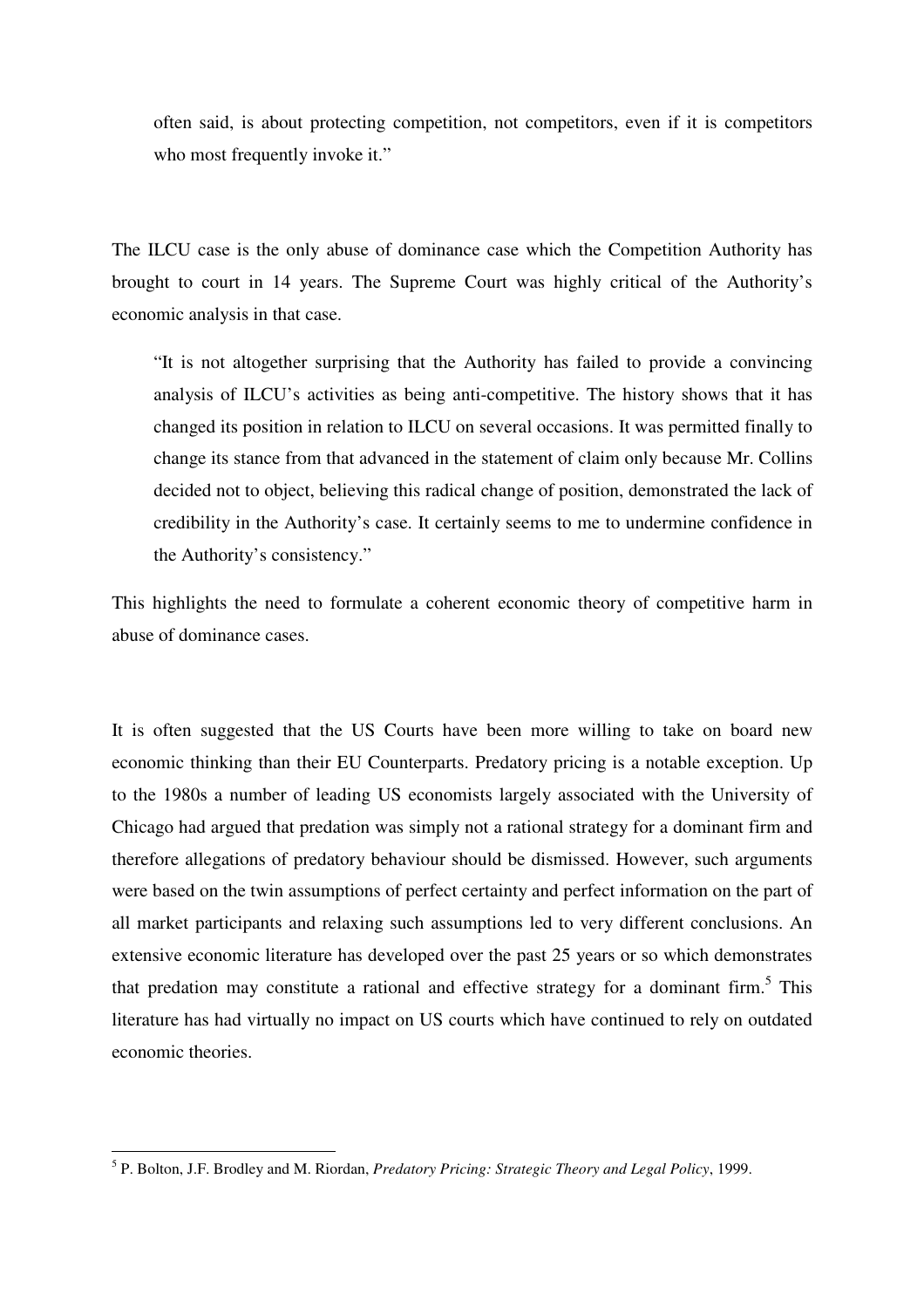The concept of joint dominance first emerged from EU Commission merger decisions. However, it has been suggested that firms that engage in tacit collusion should be considered to be jointly dominant. The European Court of Justice has held that the same criteria can be used to establish joint dominance in both mergers and Article 102 cases. This approach seems incorrect from an economics perspective. Merger control is structural, thus arguably if post merger market conditions are likely to be more favourable to tacit collusion that would be sufficient to justify prohibiting a merger. However, Article 102 is concerned with behaviour and establishing that market conditions favour tacit collusion is not sufficient to establish that firms have actually engaged in tacit collusion.<sup>6</sup>

# **4: Mergers**

 $\overline{a}$ 

The 1984 US Department of Justice Merger Guidelines represented the first serious attempt to set out a clear economics based approach to merger analysis. The Guidelines, however, only addressed the issue of co-ordinated effects which were seen as the main concern at that time. The concept of unilateral effects was only introduced in the 1992 version of the Guidelines. Its introduction reflected theoretical developments in the analysis of oligopolistic markets which showed that firms could raise prices unilaterally even if they were not dominant. The analysis of unilateral effects led to a debate about the relative merits of the dominance versus the substantial lessening of competition (SLC) test in merger cases with the SLC test generally favoured by economists because the dominance test only caught a subset of unilateral effects cases. The Competition Act, 2002, incorporated the SLC test and the UK also opted for this standard at around the same time. The EU subsequently moved to the SLC standard although for some reason they decided to call it the SIEC test. Quantitative analytical tools for predicting the likelihood of unilateral effects have been well developed and are widely applied in many jurisdictions.

Several authors have questioned the fact that the move to a more economics based approach to merger control has resulted in a sharp decline in merger enforcement in both the US and EU. It is estimated that roughly 50% of merger challenges brought by US enforcement

<sup>&</sup>lt;sup>6</sup> This issue is discussed in more detail in P. Massey and M. McDowell, Joint Dominance and Tacit Collusion: Some Implications for Competition and Regulatory Policy, *European Competition Journal,* 6(2) August 2010.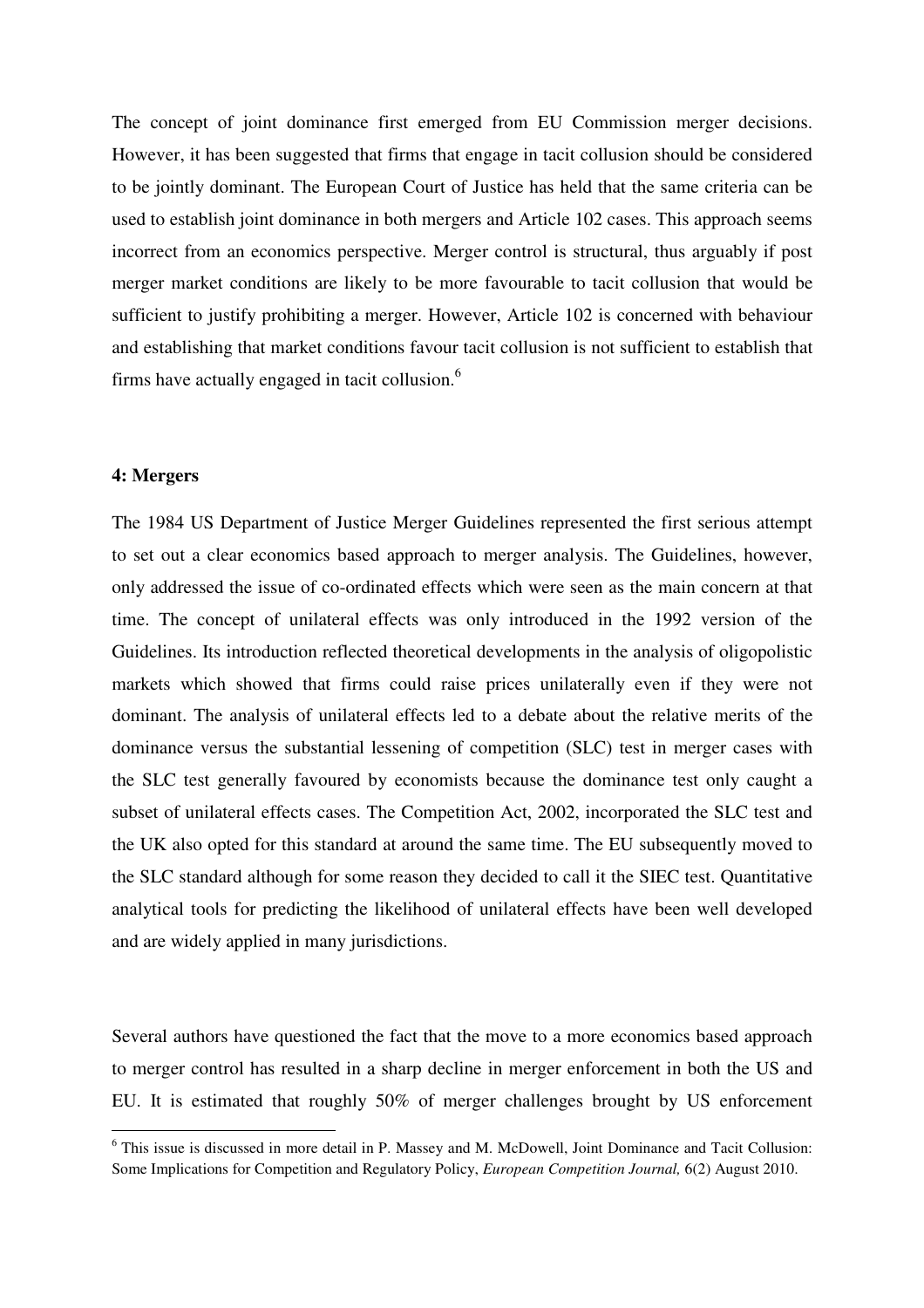agencies between 1994 and 2009 were unsuccessful.<sup>7</sup> It is argued that this is due partly to the fact that the development of more sophisticate analytical tools has shifted the standard of proof in merger cases away from the balance of probabilities standard. Increased reliance on numerical analysis has resulted in US Courts placing little weight on documentary or customer evidence. It is also suggested that documents demonstrating anti-competitive intent have lost most of their probative force.

Similarly it is suggested that in the EU over the 2004-2008 period "horizontal merger enforcement seems to have ground to a near halt". $8$  In a number of cases the Commission cleared mergers without conditions having initially raised strong objections only to perform a "spectacular U-turn".<sup>9</sup> This decline in EU merger enforcement is harder to explain.

In contrast the analysis of coordinated effects is far less well developed. The literature has identified certain market characteristics which are known to facilitate coordinated behaviour but the fact that a market displays such characteristics does not establish that firms would actually engage in coordinated behaviour.

The EU originally developed the concept of joint dominance to address the issue of coordinated effects. The concept first emerged in the 1993 *Nestle/Perrier* case. The Commission found that a reduction in the number of firms from three to two would facilitate potential collusion. It required the merging firms to divest a number of brands to the third firm in the market. Ironically it has since been suggested that the divestiture imposed by the Commission actually increased the likelihood for collusion post-merger. It is also suggested that one of the reasons why the Commission opted for divestiture rather than an outright

l

<sup>7</sup> O. Budzinski, An Institutional Analysis of the Enforcement Problem in Merger Control, *European Competition Journal* 6(2), August 2010. Note in the US the competition agencies do not have power to prohibit mergers but must challenge alleged anti-competitive mergers before the courts.

<sup>&</sup>lt;sup>8</sup> F. Maier-Rigaud and K. Parplies, EU Merger Control Five Years After the Introduction of the SIEC Test: What Explains the Drop in Enforcement Activity*, European Competition Law Review*, 30, 2009.

<sup>&</sup>lt;sup>9</sup> Budzinski, p.449.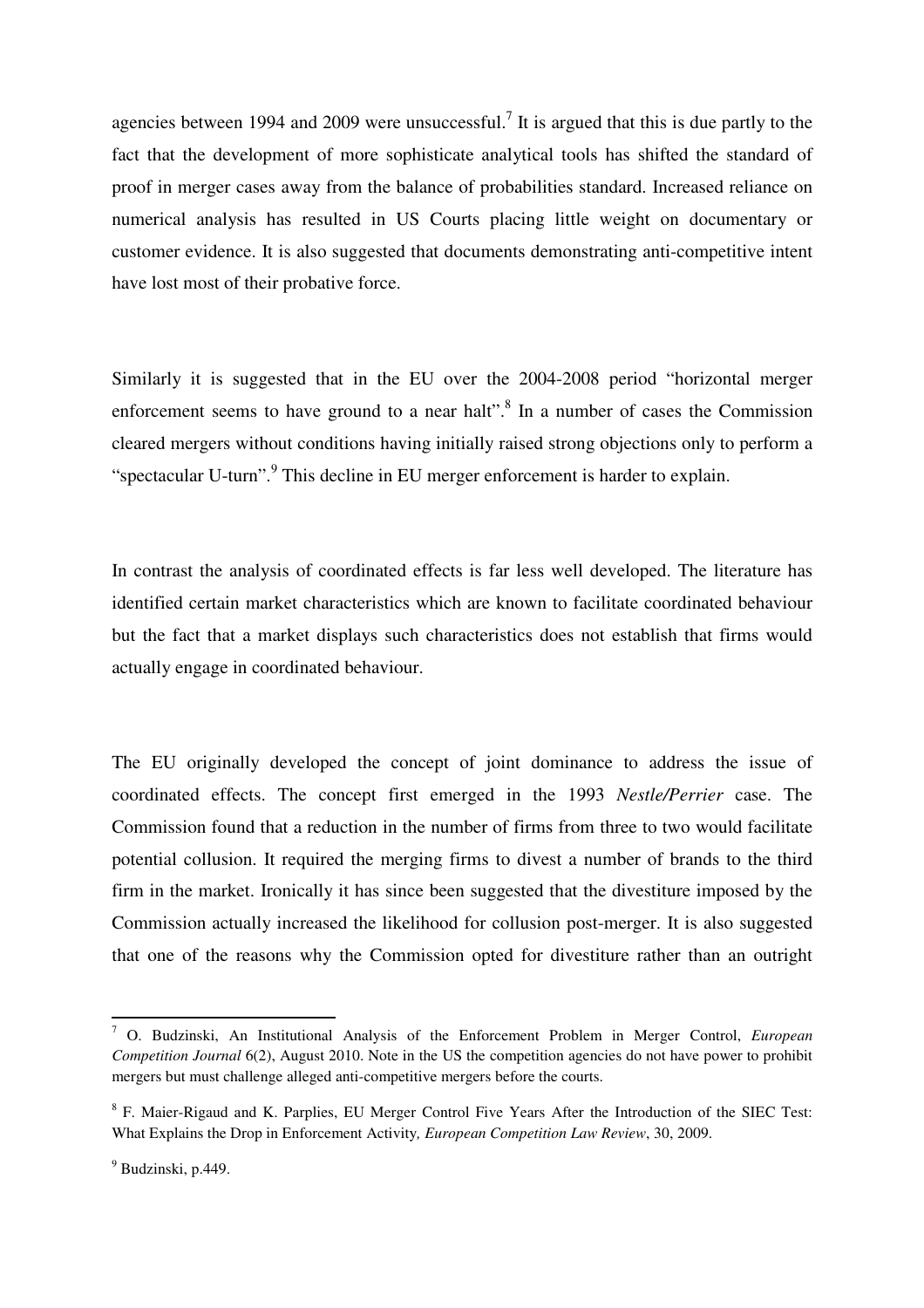prohibition was because it was concerned that it might lose any appeal as the Merger Regulation contained no reference to joint dominance.<sup>10</sup>

The Commission subsequently suffered a major reverse when it sought to expand the concept of joint dominance to a four to three merger in *Airtours*. The then Court of First Instance was highly critical of the Commission's economic analysis in that case and found that the market did not display the necessary conditions for coordinated behaviour post-merger. Following two further reversals in merger cases, the Commission instituted a number of internal reforms including the establishment of the position of Chief Economist whose role *inter alia* is to independently review the Commission's analysis in complex merger cases.

Out of 420 merges notified to the Competition Authority up to the end of 2009, approximately only 20 required a detailed economic analysis. In a limited number of those cases, the Authority's economic analysis is open to serious question.

*Coillte/Weyerhaeuser* was a vertical merger which was cleared by the Authority. Some of the arguments for approving the transaction were highly unsatisfactory from an economics point of view. The Authority accepted that the merger could enable *Coillte* to abuse a dominant position. It argued, however, the IFA would be able to lobby the Government to secure a remedy for any anti-competitive harm. This is simply not a valid basis on which to approve a merger from an economics perspective. The case arguably creates a very dangerous precedent.

Unilateral effects issues mainly arise in the case of differentiated products and most consumer goods are regarded as differentiated products. According to the standard models which underpin unilateral effects analysis the issue of whether or not a merger would permit the merged entity to unilaterally raise prices depends on the relative closeness of the merging

<sup>10</sup> O. Compte, F. Jenny and P. Rey, Capacity Constraints, Mergers and Collusion, *European Economic Review*, 46(1) 2002.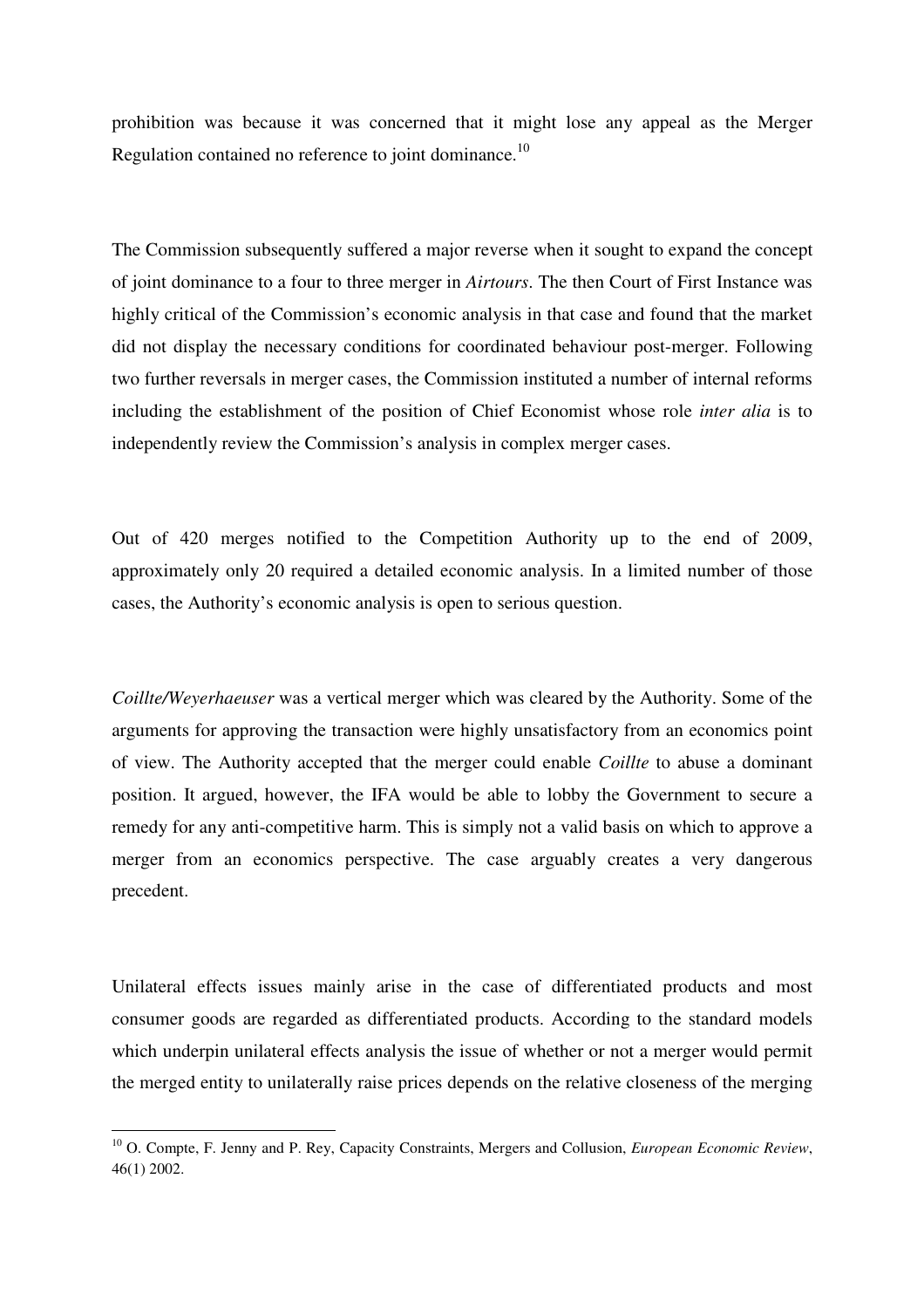products. Pre-merger the individual firms cannot raise prices unilaterally because profits lost due to lower sales volumes will more than offset any profits gained from selling a smaller quantity at the higher price. Following a merger some of the sales lost as a result of a price increase will go to the other merging brand. Thus the total volume of sales lost to the firm is less than it was before the merger and a unilateral price increase which was previously unprofitable may now be profitable.

Establishing that merging brands are close substitutes is only the first step in the analysis. It is essential to take into account the likely responses of various other players before one can conclude that a merger would result in a unilateral price increase. In particular it is necessary to consider:

- The potential for other suppliers to reposition their brands to make them closer substitutes for the merging brands so that they will exercise a greater competitive constraint on the merging brands post merger.
- The potential for new entry and/or expansion by existing competitors; and
- The potential for buyers to exercise countervailing buyer power.

It is clear from the literature, from international best practice and from the Competition Authority's own guidelines that brand repositioning by other suppliers post merger may prevent any unilateral price increase. The Authority failed to consider this in its *Kerry/Breeo*  decision*.* 

The Authority Merger Guidelines recognise that the scope for any unilateral price increase may be constrained by new entry but require such entry to be:

- Sufficient;
- Likely: and
- Timely.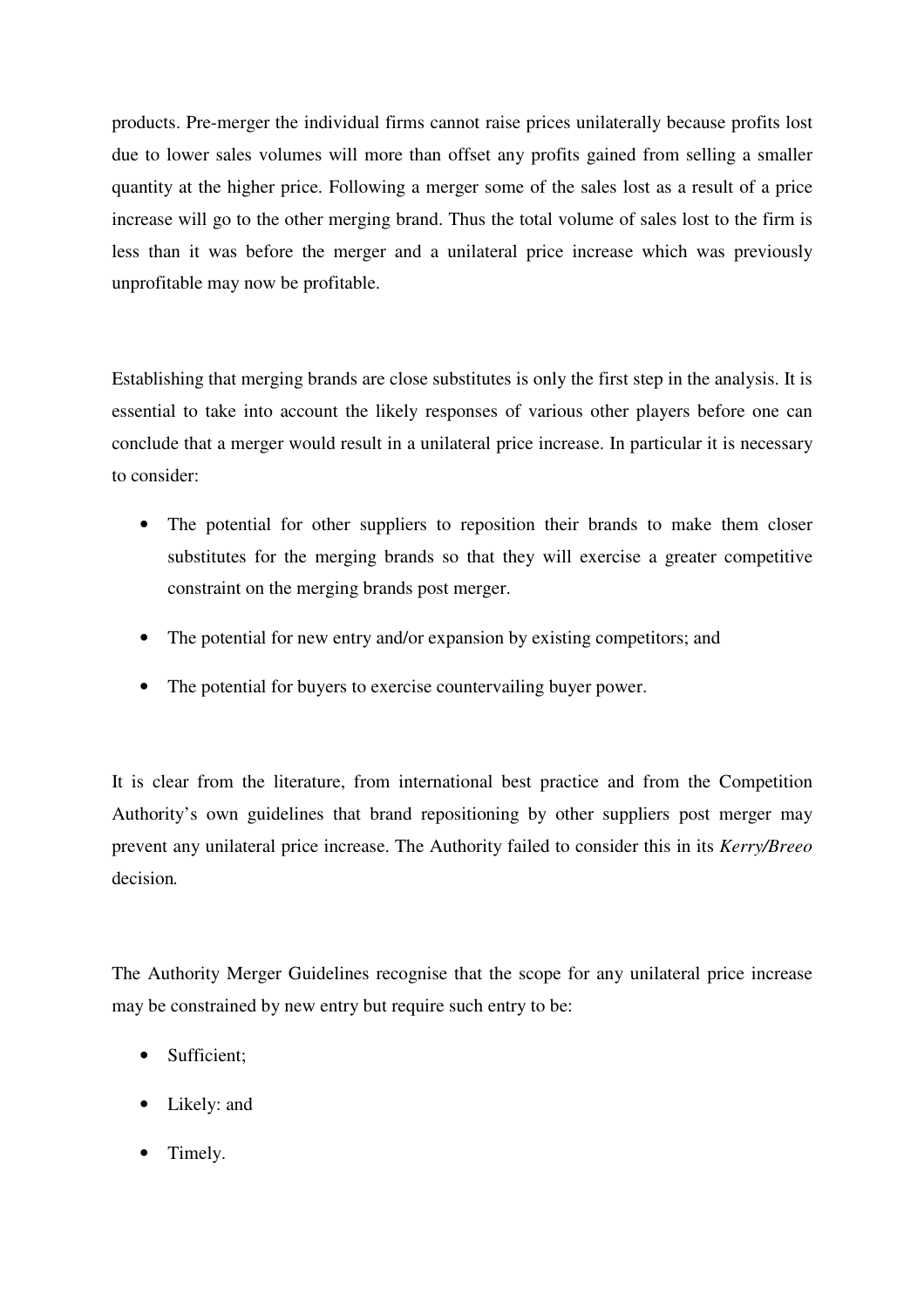In *Heineken/Scottish & Newcastle* the Authority argued that a planned increase in capacity by *Diageo* the other remaining brewer in the market would prevent any unilateral price increase. The *Diageo* plan certainly met the sufficiency test but it is not clear that it met either the timely or likely tests. The new plant was originally not due to come on stream until 2013, five years after the merger. According to the Authority to be considered timely entry must occur within two years. It is difficult to see any economic justification for applying a five year time frame in this instance. The proposal has since been put on hold by *Diageo* raising questions under the likely heading. The two are to some extent interrelated as a project which is not due for completion until five years down the road is obviously subject to a greater degree of uncertainty than one which is expected to be completed in two years.

It is also necessary to consider whether customers would be able to exercise countervailing buyer power to defeat any unilateral price increase. To exercise countervailing buyer power, customers must normally be large buyers, although large size on its own is not sufficient. The buyer must be able to do without the product, at least for a period of time.

The Authority in *Heineken/S&N* also argued that any unilateral price increase would be prevented because individual pubs would be able to exercise countervailing buyer power by de-listing a brewer's weaker brands. The decision offers no analysis to support such a conclusion. Individual pubs are small undertakings when compared with the brewers, which immediately begs a question about their ability to exercise buyer power. The obvious question is, if they were to de-list a less popular brand, what would they replace it with, a question which the decision did not address at all.

At roughly the same time, the Authority concluded that the main supermarket multiples would not be able to exercise countervailing buyer power. In this instance the Authority argued that in order to do so the multiples would have to finds alternative brands which customers would be prepared to buy. The Authority in this instance took the view that to exercise countervailing buyer power the retailers must be able to permanently replace the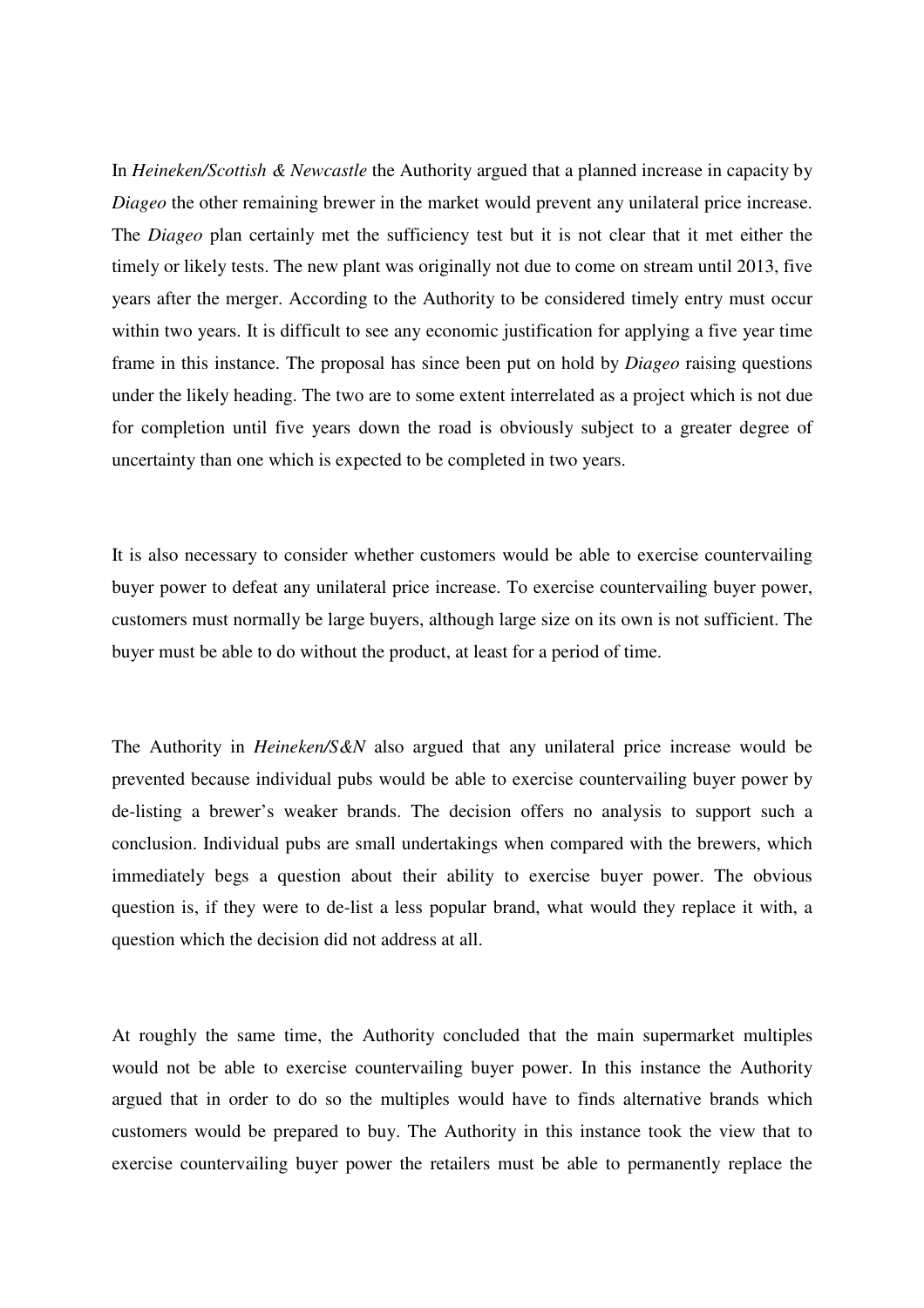merging brands with supplies from another source. This view is not supported by the economic literature which indicates that firms can exercise countervailing buyer power by delaying or deferring orders. Provided the retailers can reduce or defer orders sufficiently to render the price increase unprofitable they can exercise countervailing buyer power.

It is also recognised that prices will not increase post-merger if the merger yields sufficient cost savings in the form of efficiencies. The Competition Authority has only considered the question of efficiencies in one merger case. The Authority initially argued that the parties' efficiency claims were likely to be exaggerated because the social costs and benefits probably exceeded the cost and benefits to the merging parties. In determining whether or not efficiencies will prevent any price increase, what matters is the merged firm's cost savings not what happens to social costs. The Authority's decision seeks to pass off its earlier references to "social costs" as "an infelicitous use of language". In its decision it claims that the parties' estimates of cost savings might be exaggerated because the price paid by one of the firms, which had outsourced its production to third parties, might include a contribution to its suppliers' fixed costs whereas only variable cost savings should be taken into account. The variable cost to *Breeo* was the price it paid to its suppliers, the argument that this price might have included a contribution to the latter's fixed costs is simply irrelevant. The Authority also argued that even if the efficiencies claimed by the parties were realised they would be insufficient on the basis that they amounted to approximately only 1% of total market sales of the relevant products. This argument makes no sense.

There are serious problems with the Authority's economic analysis in these cases.<sup>11</sup> As in the case of the European Commission, procedures need to be put in place to address such issues. The Authority retains outside economists to advise on difficult merger cases. The role of such outside experts should be to independently review the Authority's analysis. It might also be an opportune time for the Authority to institute some form of consultative process with outside economists to see if it is possible to resolve some of the issues that have emerged.

 $11$  For a more detailed discussion see P. Massey, Taking Politics Out of Mergers: A Review of Irish Experience, *Journal of Competition Law & Economics*, 2010.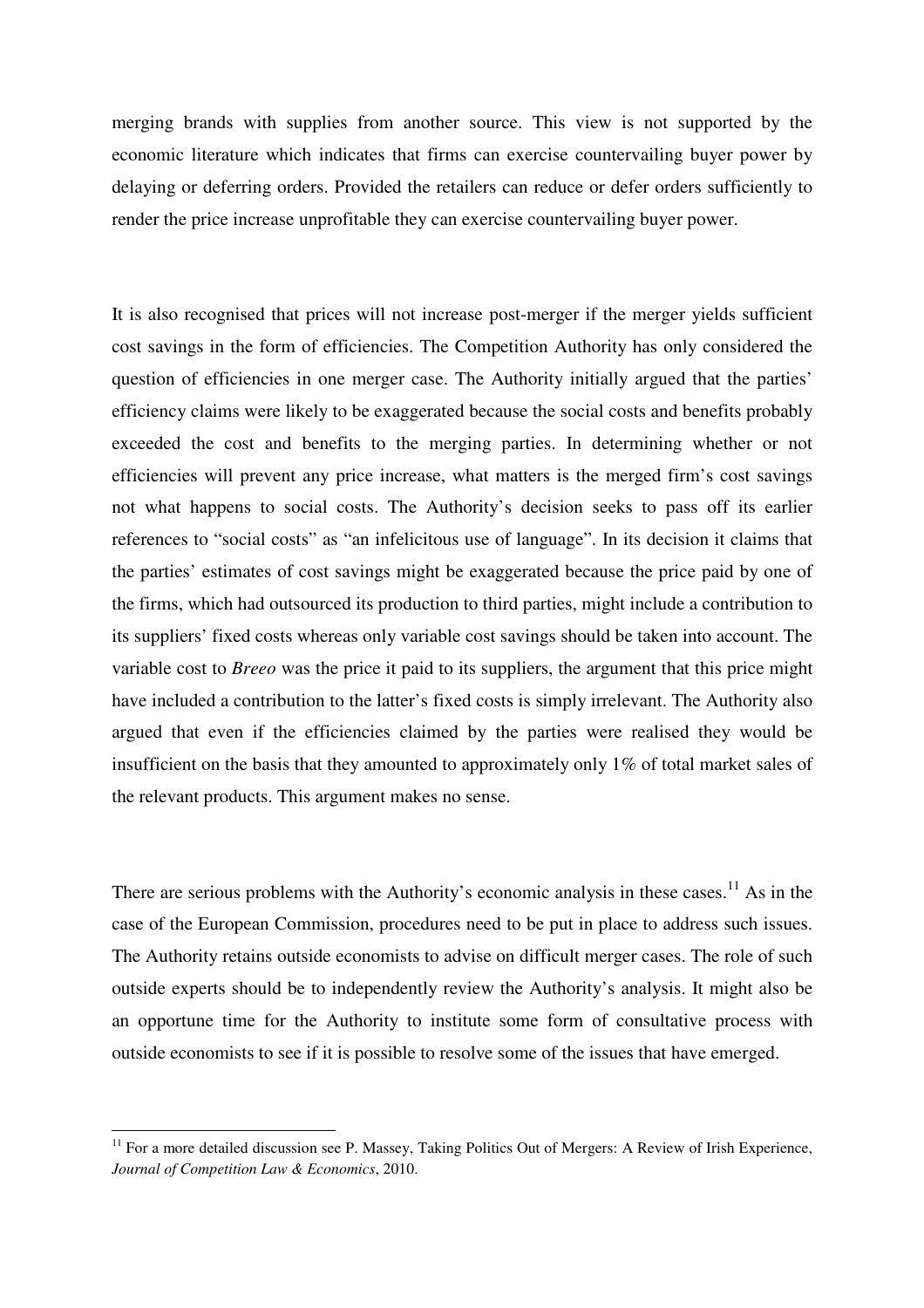The appeal process in merger cases limits the potential for the Court to hear witness evidence. Again this is something that needs to be revisited. If the Authority had to introduce witness evidence in support of its findings this would provide the parties with a right to subject them to close questioning and this could greatly assist the Court in such appeals.

## **5: Market Definition**.

l

Market definition has traditionally been regarded as the starting point in competition cases, particularly in abuse of dominance and merger cases. Yet traditionally it was an issue which received little attention from economists. Thus in 1982, George Stigler wrote:

"My lament is that this battle on market definition...has received virtually no attention from us economists."<sup>12</sup>

The 1984 US Merger Guidelines led to increased attention on market definition and resulted in the development of the famous SSNIP test which is now widely accepted throughout the World. Irish courts initially had difficulty coming to terms with quantitative tests for market definition and in a number of early cases tended to fall back on subjective tests.

Just when we had all come to terms with the famous SSNIP test the US authorities have recently revised their Horizontal Merger Guidelines dropping the requirement to define a relevant market and adopting an approach that seeks to measure unilateral effects directly using merger simulations A number of economists have advocated such an approach.<sup>13</sup> It has, however, proved somewhat controversial with DG Comp's Chief Economist expressing serious reservations.<sup>14</sup> If one dispenses with the need to define the relevant market then there is no simple screening mechanism such as levels of market concentration which can be sued

<sup>12</sup> G. Stigler, The Economists and the Problem of Monopoly, *American Economic Review,* 72, 1982.

<sup>&</sup>lt;sup>13</sup> See, for example, J. Baker and C. Shapiro, Reinvigorating Horizontal Merger Enforcement that has Declined as a Result of Conservative Chicago Analysis, in R. Pitofsky, ed. *Where the Chicago School Overshot the Mark,*  Oxford University Press, 2008 and G. J. Werden, Next Steps in the Evolution of Antitrust Law: What to Expect from the Roberts Court, *Journal of Competition Law & Economics*, 5(1), 2009.

<sup>&</sup>lt;sup>14</sup> See, for example, D. Neven, *First Impressions on the Revised US and UK Merger Guidelines, Address to* Global Competition Review Conference, Brussels, 29<sup>th</sup> September 2010.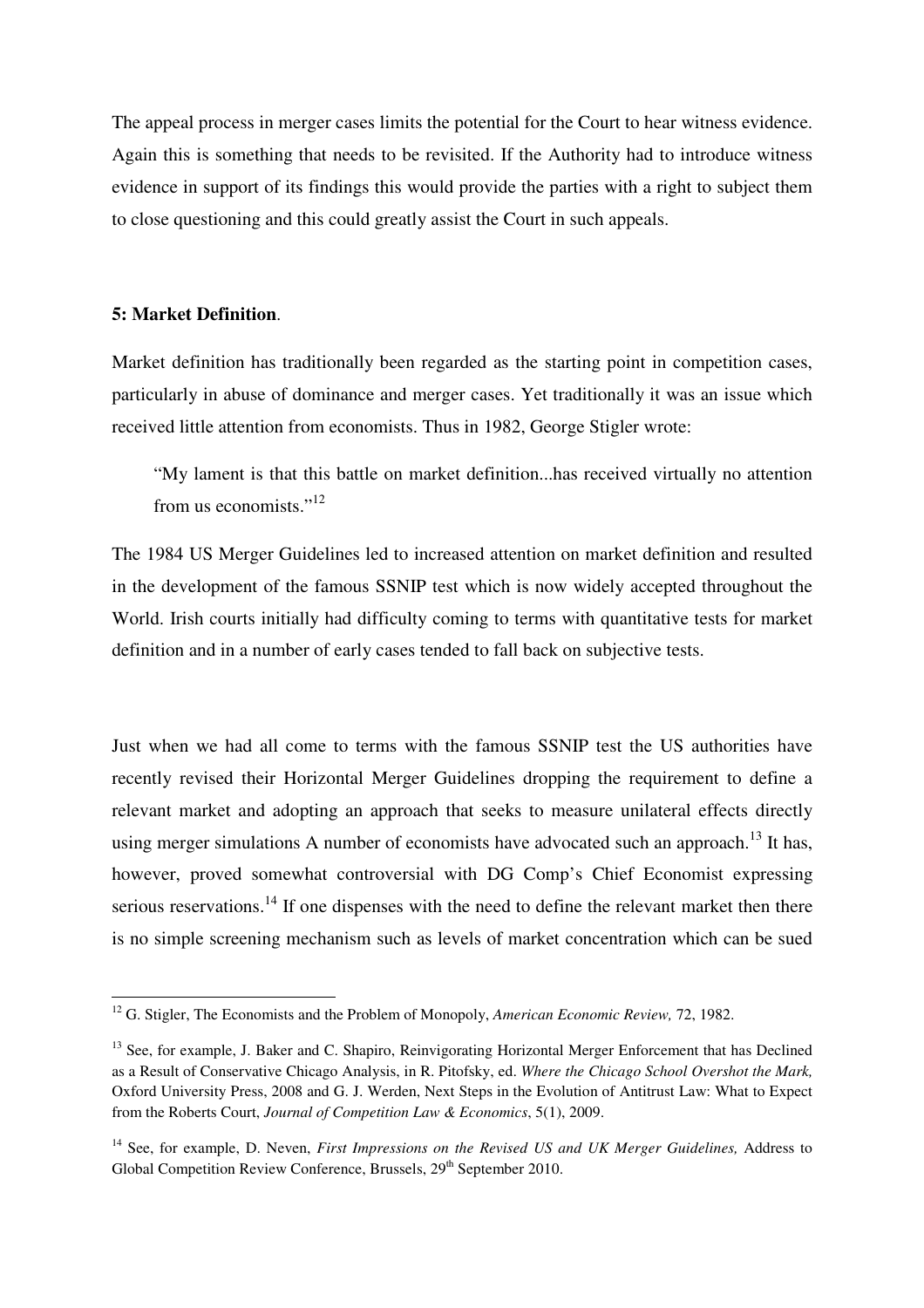to distinguish innocuous cases from potentially problematic ones.<sup>15</sup> Simulation models also suffer from a number of limitations which are widely recognised in the literature. In particular they are static models which do not take account of a whole variety of factors such as potential brand repositioning by rivals, new entry and countervailing buyer power. Simulations which are based on Nash Bertrand models of differentiated product markets predict price increases for all horizontal merges no matter how fragmented the market in the absence of sufficient offsetting efficiencies. It is difficult to see how one could analyse the potential for brand repositioning and entry if the relevant market has not been defined.

# **6: Regulation.**

 $\overline{a}$ 

When it comes to monopoly regulation, economic analysis indicates that:

- Where competition is possible, it is likely to be superior to regulation; and
- Where regulation is necessary the objective of the regulator is quite simple, at least theoretically, it is to try and bring about the competitive market outcome. In other words the regulator should attempt to prevent the regulated monopoly from setting output and prices at the monopoly level and instead set them at the level that would prevail if the market were competitive. In fairness to regulators that is a big ask.

The past two decades have seen a major re-evaluation of regulatory policy in jurisdictions throughout the world. Based on this analysis the EU Commission has introduced various measures to liberalise many public utility industries including electricity, gas and communications. In the latter case the regulatory framework introduced in July 2003 limited the scope for regulatory intervention by national regulatory authorities to those markets where there was a genuine absence of competition.

While the economic literature warns of the dangers of regulatory capture it is not clear that this has received sufficient attention in Ireland. For example, the ability of officials engaged

<sup>&</sup>lt;sup>15</sup> J.J. Simons and M.B. Coate, Upward Pressure on Price Analysis: Issues and Implications for Merger Policy, *European Competition Journal,* 6(2), August 2010.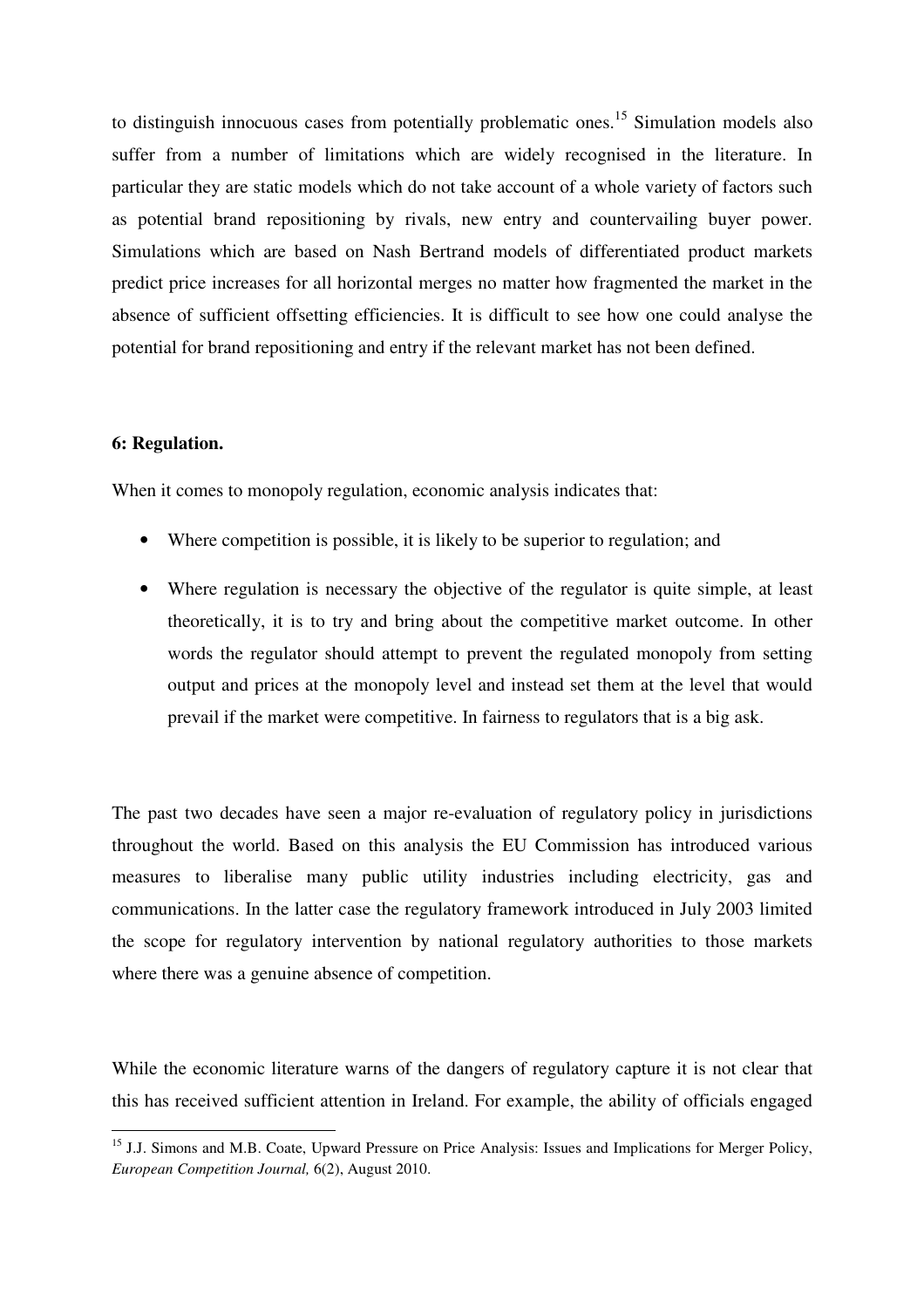in financial regulation to move seamlessly to new posts in the institutions which they previously regulated has been commented on. There is also the Irish regulator who wrote to the regulated firm and asked it to prepare a paper on how it should be regulated which the regulator then published and invited comments on.

The CER has indicated its intention to remove regulatory controls on pricing in the household electricity market once the ESB's market share dips below 60% and there are at least two other suppliers with market shares of at least 10%. The economics literature indicates that competition where possible is superior to regulation and decisions by regulators to step back from active regulation are generally to be welcomed not least because of their novelty. At the same time it seems reasonable to ask whether such a market structure could be considered sufficiently competitive as to remove the need for regulation.

Consider how firms in a competitive market would respond to a fall in demand. In the shortrun they would could prices although in the longer run they might also attempt to reduce output and capacity. Firms in a competitive market would clearly not respond to a fall in demand by raising price in an attempt to maintain revenues. The Aviation Regulator decided in 2009 that the DAA should be permitted to raise its charges to compensate for a projected decline in passenger numbers. Firms in competitive markets would not have responded in this way as is clearly evidenced by the reaction of the airlines which began cutting fares. Indeed the regulator seems to have recognised this as he indicated that the increase in airport charges would not lead to higher ticket charges for passengers. In a contracting market the airlines would have no option but to accept a further squeeze on their margins at a time when the international economic downturn was putting them under severe pressure.

## **6: Conclusions**

Economics has assumed an increasingly important role in competition and regulatory cases. This represents a welcome development as economic analysis provides a useful framework for analysing the effects of various company practices and for ensuring that competition and regulation maximise consumer welfare. The outcome has not always matched expectations.